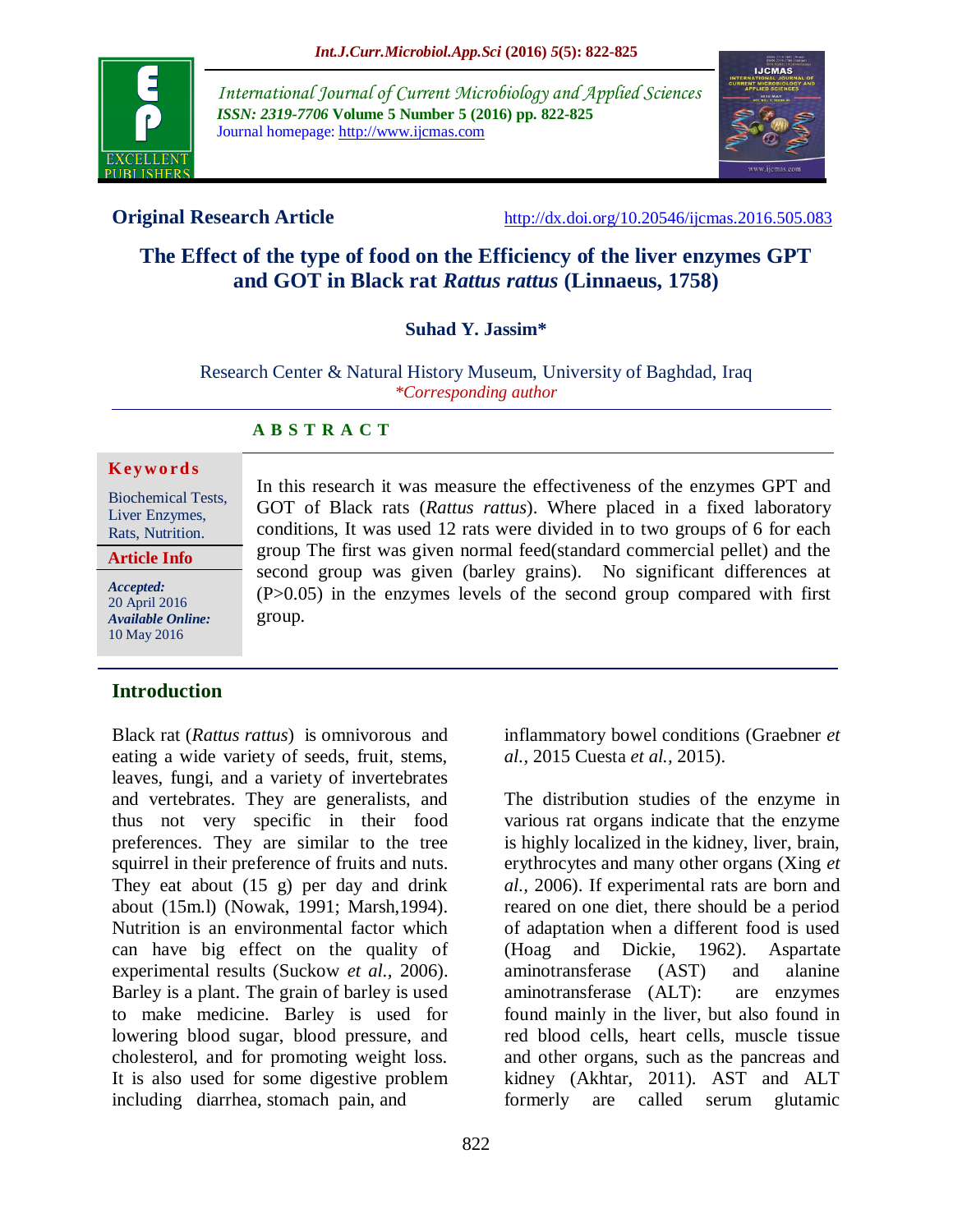oxaloacetic transaminase (GOT) and serum glutamic pyruvic transaminase (GPT), respectively. AST or ALT levels are a valuable aid primarily in the diagnosis of liver disease (Xing *et al.,* 2006).

The aim of the present study was to determine the effect of the type of food (standard pellet and barley grains) on the effectiveness of the liver enzyme (GPT and GOT).

#### **Materials and Methods**

#### **Animal**

Adult male Black rats (weight, 120 to 170 g) were obtained from the Animal House located in the Museum of Natural History Research Center. Animals were housed in a temperature (20 to  $24^{\circ}$ C) and humidity (approximately 50%)- on a 12:12-h light: dark (The same conditions available to the White Rat (albino)) Rats were divided into two groups 6 rats each group. The first group included animals that feed on commercial standard pellets diet, while the second group includes animals that fed on barley grains.

The experiment continue four weeks measuring the weight and make laboratory analysis of the enzymes GPT & GOT. On the last day it was drawing blood from the animals and the separation of blood serum samples and placed in the freezer until the tests are done.

# **Measurements**

The draw blood directly from the heart after

anesthesia in a private collection tubes and separation of blood in the centrifuge.It was calculated AST (GOT) glutamate oxaloacetate transaminase and ALT (GPT) glutamate pyruvate transaminase effectiveness according to (Karmen *et al.,* 1955; Itoh and Srere, 1970; Schumann,2002).

#### **Results and Discussion**

Table (1) shows Means and Standard deviations of(GPT)values for the two groups of experiment, the level of GPT enzyme of second collection was:(54.1667 U/L) While the level of the first group was: ( 41.6667U/L).

Table (2) indicates There were no significant difference at (p>0.05 )of (GPT) rate for group( 2) compared with group( 1) means: levels didn't show a marked effect between one group andAlso between the two groups. This proves the possibility of giving the barley grain on rats and considered as integrated food (Cuesta *et al.,* 2015). As table (3) shows Means and standard deviation of (GOT) level for two groups.

Also Table (4) indicates that is no significant differences at  $P>0.05$  of GOT enzyme value forsecond group whish fed on barley grain compared with first group which fed on commercial standard pellet, and this maybe indicate that barley grains are complete food because of containing of enough amount of vitamins, proteins and minerals and this will lead to be the results under normal levels (Cuesta *et al.,* 2015).

|      |       | Mean    |          | Std. Deviation Std. Error Mean |
|------|-------|---------|----------|--------------------------------|
| Pair | gpt l | 41.6667 | 8.16497  | 3.33333                        |
|      | gpt2  | 54.1667 | 10.34247 |                                |

#### **Table.1** Means  $\rightarrow$  Standard deviation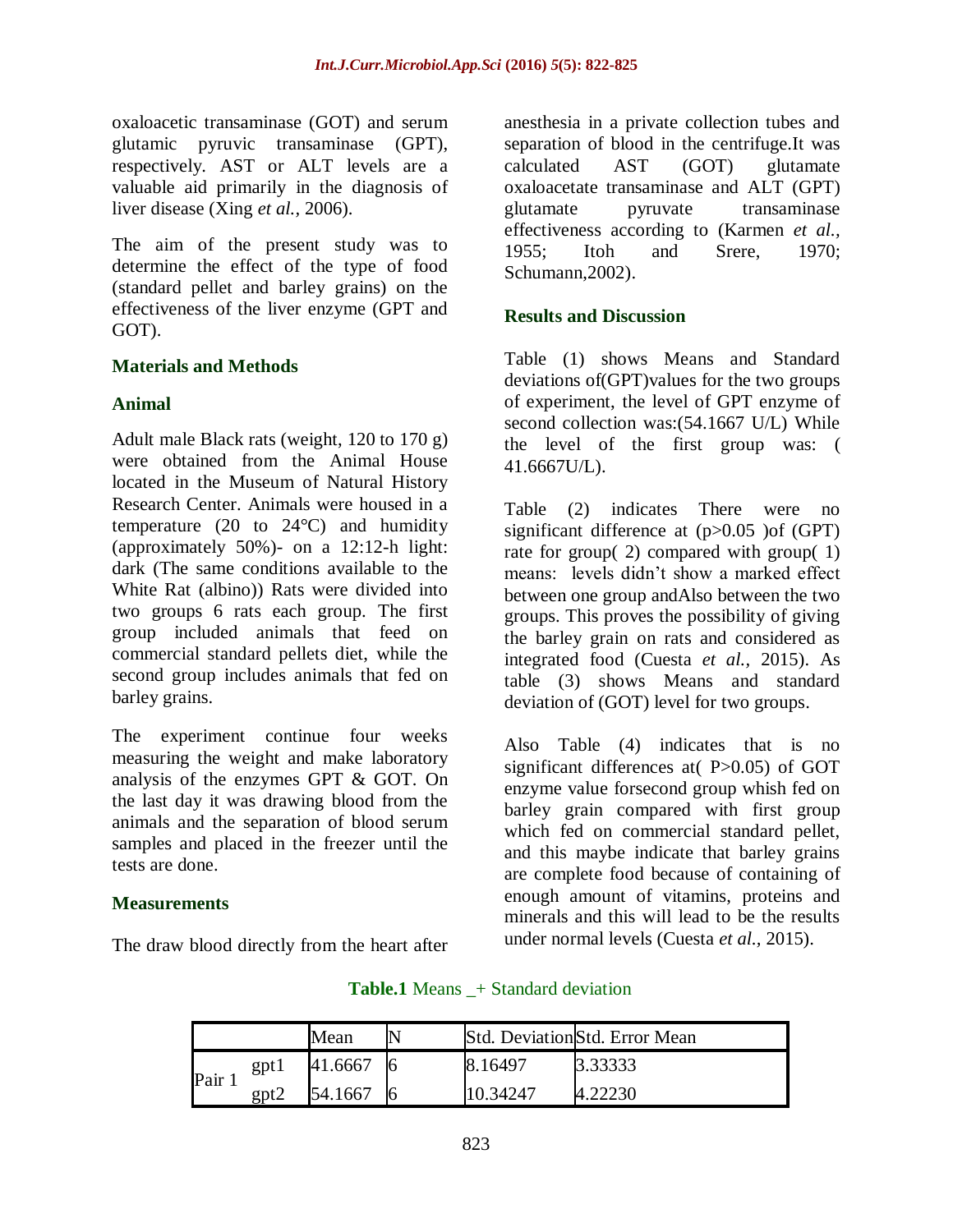# **Table.2** Paired Samples Test

|      |                 |               |                       | Df      | Sig.                               | (2-      |           |  |         |  |
|------|-----------------|---------------|-----------------------|---------|------------------------------------|----------|-----------|--|---------|--|
|      |                 | Mean          | Std.                  |         | Std. Error 95% Confidence Interval |          |           |  | tailed) |  |
|      |                 |               | <b>Deviation Mean</b> |         | of the Difference                  |          |           |  |         |  |
|      |                 |               |                       |         | Lower                              | $U$ pper |           |  |         |  |
| Pair | $gpt11 - gpt22$ | $-12.50000 -$ | 16.00937              | 6.53580 | $-29.30081-$                       | 4.30081  | $-1.913-$ |  | .114    |  |

# **Table.3** Paired Samples Statistics

|        |               | Mean          |    | Std. Deviation Std. |         | Error |
|--------|---------------|---------------|----|---------------------|---------|-------|
|        |               |               |    |                     | Mean    |       |
|        |               | got11 36.6667 |    | 11.14750            | 4.55095 |       |
| Pair 1 | $\text{got2}$ | 43.8333       | 16 | 8.61201             | 3.51584 |       |

# **Table.4** Paired Samples Test

|      |                                           | <b>Paired Differences</b> |                |  |                                    |       |  |          | Df      | Sig. | $(2 -$ |
|------|-------------------------------------------|---------------------------|----------------|--|------------------------------------|-------|--|----------|---------|------|--------|
|      |                                           | Mean                      | Std.           |  | Std. Error95% Confidence Inter+val |       |  |          | tailed) |      |        |
|      |                                           |                           | Deviation Mean |  | of the Difference<br>Lower         | Upper |  |          |         |      |        |
| Pair | got11 - got2 - 7.16667 - 10.57198 4.31599 |                           |                |  | $-18.26127 - 3.92794$              |       |  | 1.660-15 |         | 158  |        |

We determined the activity of GPT and GOT enzymes to know if there were any marked effects on liver work and the results showed that the animals fed on barley grains had no significant changes at  $(p>0.05)$  of the two enzymes compared with the animals that fed on standard commercial pellet.

It can be concluded that feeding rats important and affect in The results of laboratory tests. In this research It was reached that barley is an integrated food As it contains nutrients (vitamins, proteins and minerals etc...) For this reason, the experiment did not show any significant difference (P>0.05) in the levels of GPT and GOT enzymes forGroup of animals fed on barley compared with those fed a standard pellet.

# **Acknowledgements**

Researcher offers thanks to the Museum of Natural History Research Center-University of Baghdad to support research, many thanks to every one of center members especially my colleague, Instructor Mahmood Hussein who helped to complete this research.

# **References**

Akhtar S1, Anjum FM, Rehman ZU, Riaz M, Arshad M, Basit A, Ismail (2011).Effect of zinc and iron fortification of the feed on liver and thyroid function in ratsBiol Trace Elem Res. 2011 Dec;144(1-3):894- 903.